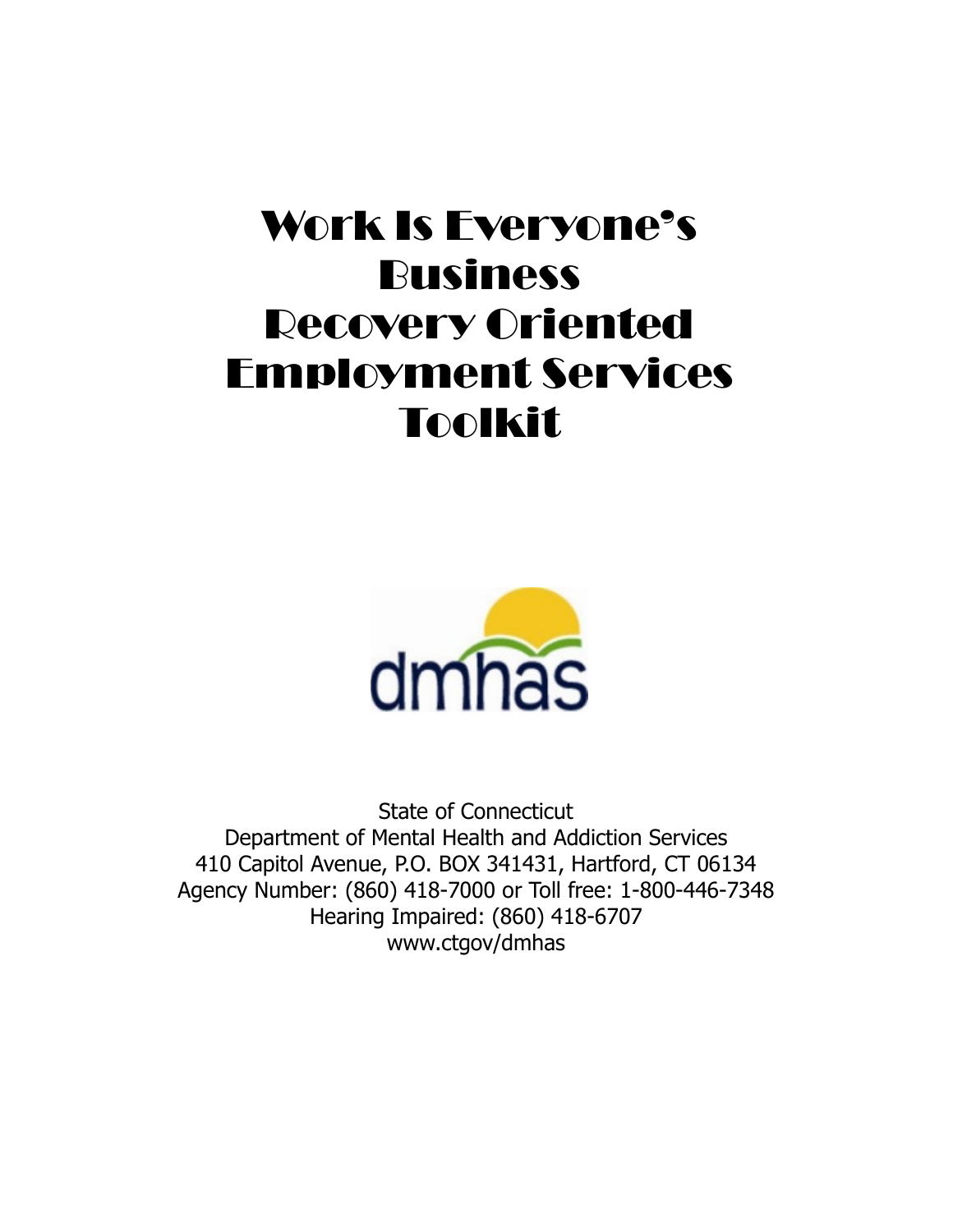

## Recovery Oriented Services (ROES) Guide Team

For the past four years, a small group of representatives from various State and provider agencies has been meeting to discuss and review employment practices that serve people in recovery from addiction disorders.

Although the team has gone through various ups and downs, it has morphed into a core group of people who share the belief that employment is a critical ingredient of the recovery process and the sense of community belonging (as cited in the Department's Recovery Oriented Employment Services Vision Statement in 2003). This team of dedicated people has given selflessly of their time and talent in developing this toolkit. We sincerely hope it is helpful in conveying the message:

## RECOVERY IS WORKING!

#### ROES Provider Toolkit Team Members:

| Michael Bartley      | Department of Labor                                |
|----------------------|----------------------------------------------------|
| <b>Anthony Corso</b> | <b>Connecticut Renaissance</b>                     |
| Diana Desnoyers      | CT Community for Addiction Recovery (CCAR)         |
| Steve Dombrowski     | Office of Workforce Competitiveness/Dept. of Labor |
| Vicki Dyar           | The APT Foundation                                 |
| James McNeill        | Connecticut Valley Hospital (CVH)                  |
| Jazmin Molina        | Department of Correction                           |
| Jorge Perez          | Crossroads                                         |
| Lori Rugle           | Department of Mental Health and Addiction Services |
| Lew Slotnick         | <b>United Labor Agency</b>                         |
| Kim Turner-Haugabook | Stonington Institute                               |
| Mary Wolak           | <b>Connecticut Valley Hospital</b>                 |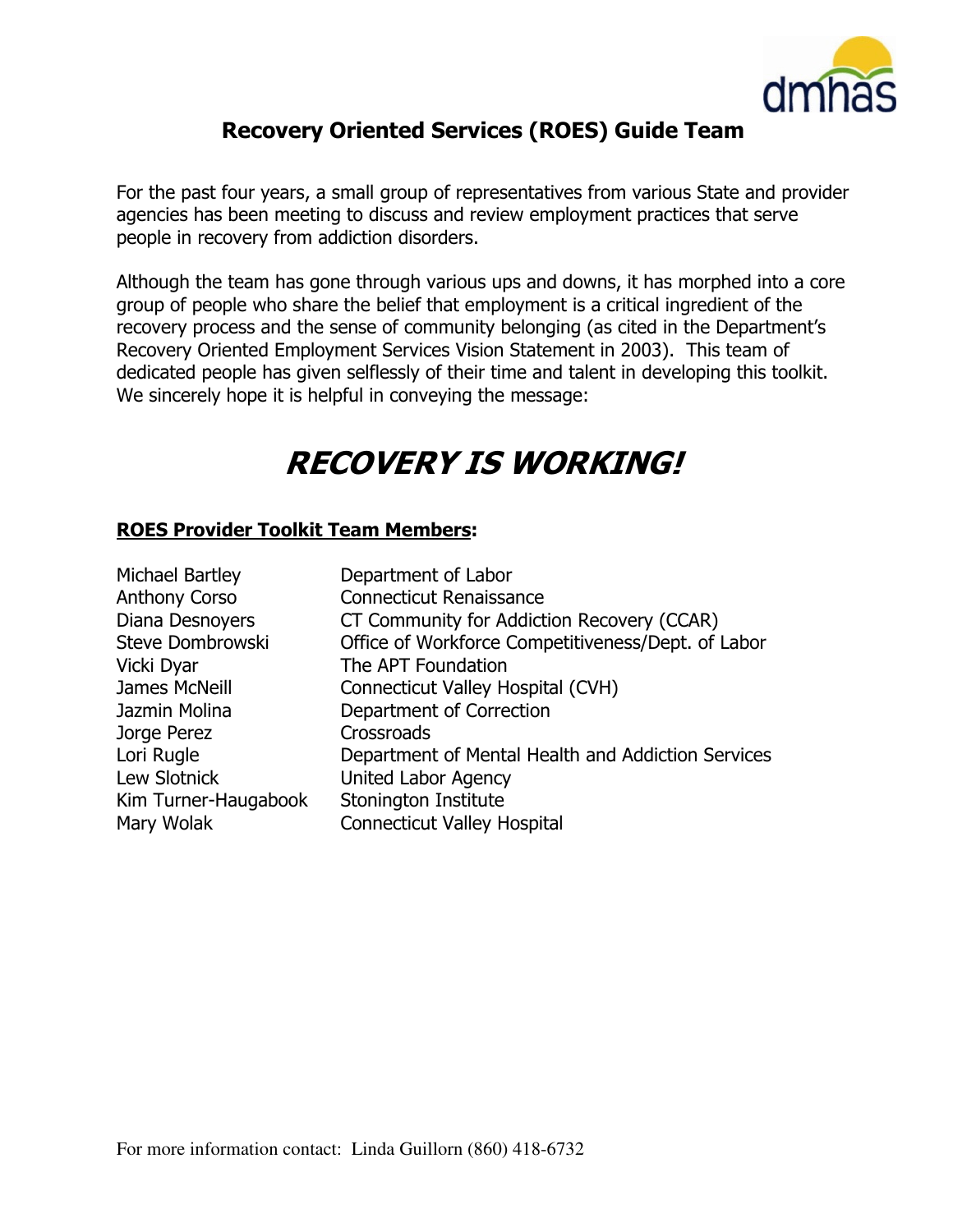## DMHAS Funded Employment Agency Listing

## -ADRC. Tim Waters, (806) 721-3701 ext. 53070

-American School for the Deaf

## -APT Vocational Services, Vicki Dyar, (203) 781– 4670

-Bridges, a Community Support System, Inc.

-Chrysalis Center, Inc.

-City of Bridgeport

- -Community Consultation Board
- -Community Enterprises, Inc.
- -Community Mental Health Affiliates
- -Community Work (CW) Resources
- -DATAHR Rehabilitation Institute, Inc.
- -Easter Seals Employment Industries of Waterbury
- -Easter Seals Greater Hartford Rehabilitation Center, Inc.
- -Easter Seal Goodwill Industries Rehabilitation Center, Inc.

-Education Connection

-Fellowship Place

-First Step

-Genesis Center, Inc.

-Goodwill Industries of Western Connecticut

-Harbor Health Services, Inc.

-Human Resource Development of Naugatuck (HRD)

- -Inter-Community Mental Health
- -Kennedy Center
- -Keystone House, Inc.
- -KUHN Employment Opportunities
- -Laurel House

-Marrakech Day Services, Inc.

- -Mental Health Association, Inc.
- -Mid-State Behavioral Health System, Inc.
- -Prime Time House
- -Rehabilitation Center of Southwestern Connecticut, Inc.
- -Reliance House, Inc.

-Search for Change

## -United Labor Agency, Lew Slotnick, (806)347-8060

- -United Services
- -Valley Mental Health Center, Inc.
- -Yale Psychiatric Institute/WAGE

## Agencies in bold specialize in working with individuals

## with substance abuse disorders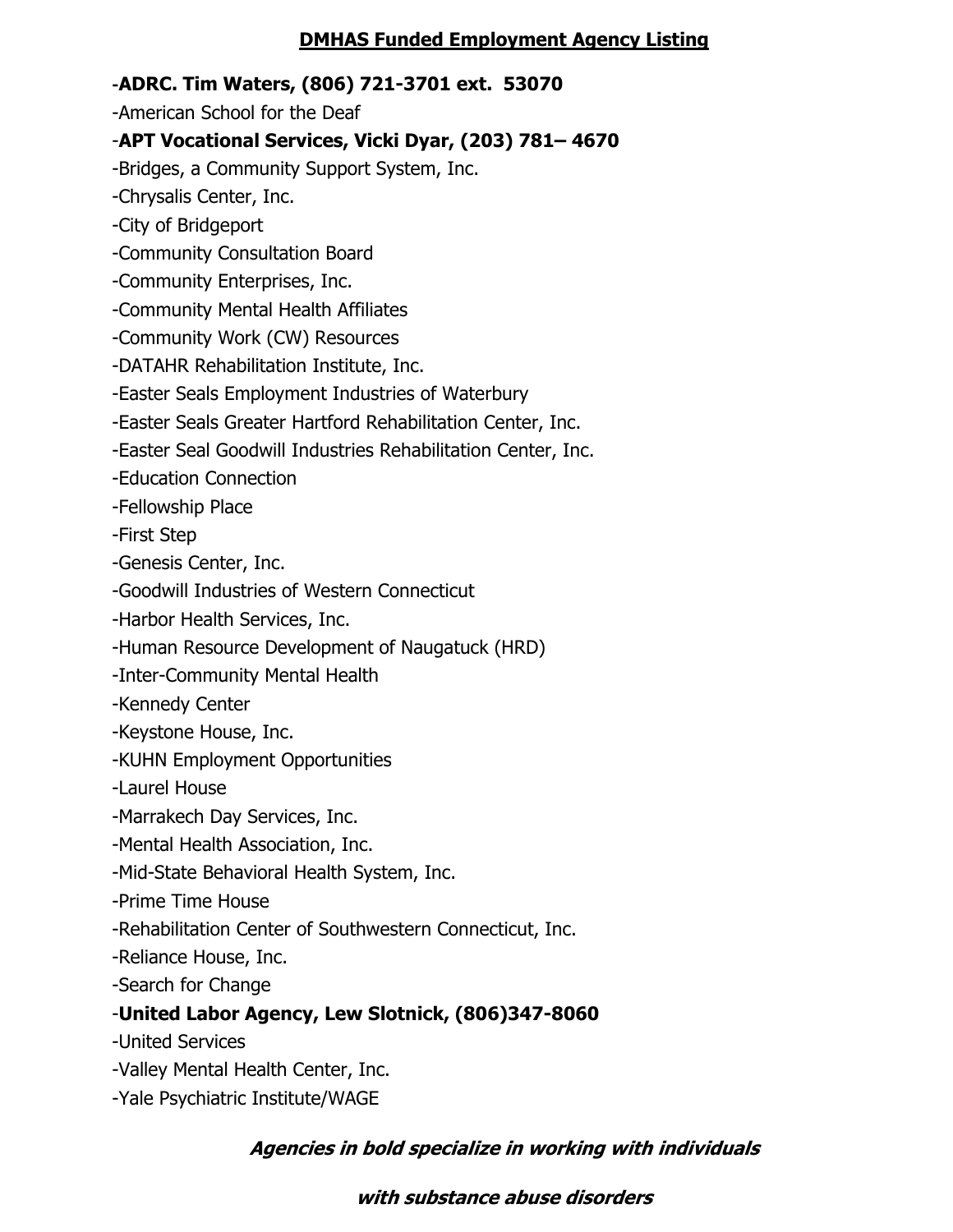## Table of Contents



Section I - Toolkit

Section II- Department of Labor Job Search Guide

- Section III- Resources for addressing barriers to employment
	- Roadblocks to Re-entry
	- Know your rights
	- Dealing with criminal histories
	- How to apply for a Pardon
- Section IV- Documents you need to be employed
- Section VI- Fidelity Review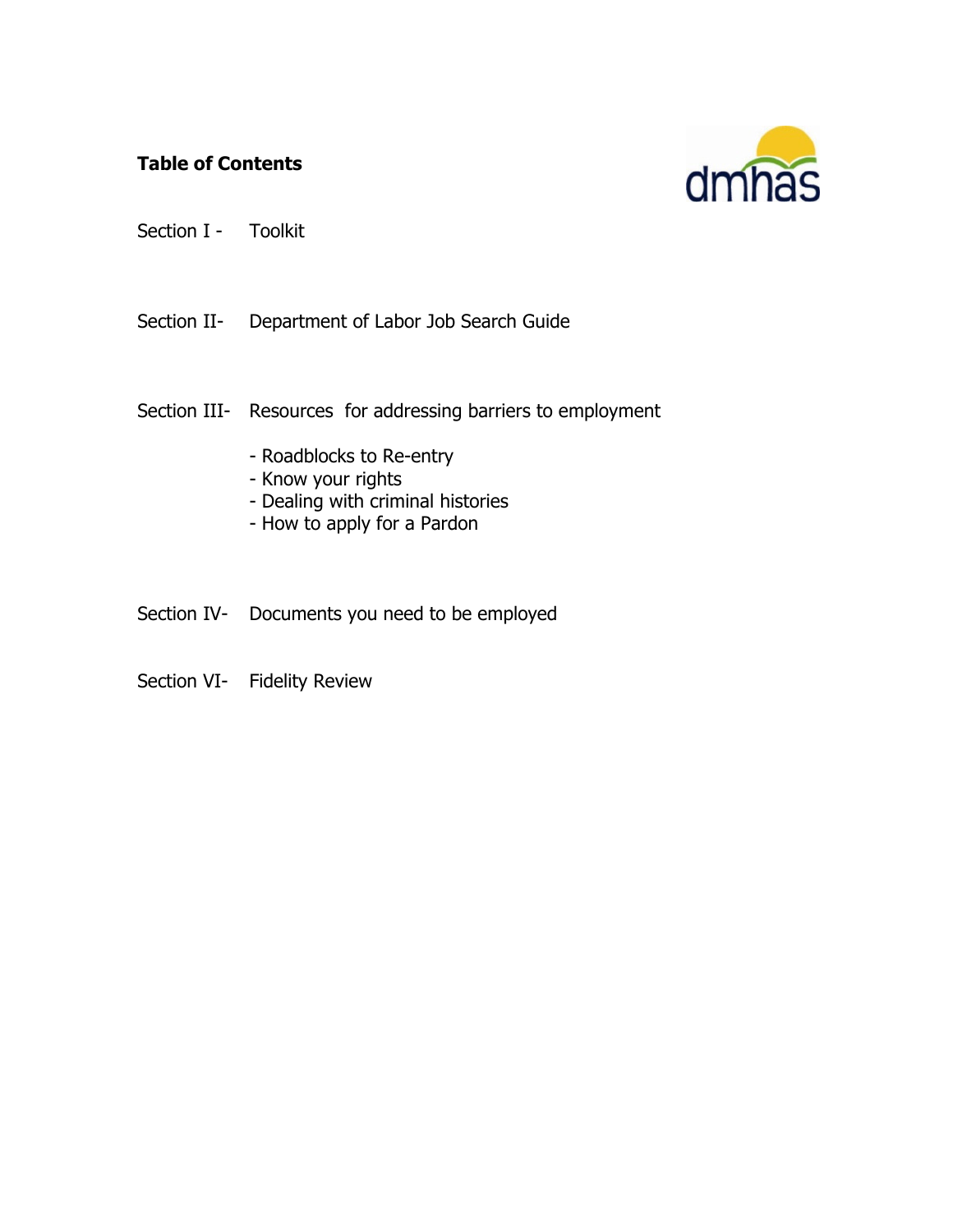

#### Department of Mental Health & Addiction Services Recovery Oriented Employment Services (ROES) Demographic/Intake Vocational Skills Profile

| Gender:                                                                                                                                                                                                                                                                                                  | <b>Home Life:</b>                                                                                                                                                                                            |
|----------------------------------------------------------------------------------------------------------------------------------------------------------------------------------------------------------------------------------------------------------------------------------------------------------|--------------------------------------------------------------------------------------------------------------------------------------------------------------------------------------------------------------|
| Male<br>Female                                                                                                                                                                                                                                                                                           | - Head of Household (Yes/No)<br>Number of Dependents                                                                                                                                                         |
| <b>Race/Ethnic Background:</b>                                                                                                                                                                                                                                                                           | <b>Marital Status:</b>                                                                                                                                                                                       |
| —— White<br>African American<br>__ Hispanic<br>Asian<br>American Indian<br>Other (Please Specify)                                                                                                                                                                                                        | ___ Single<br>Married<br>Divorced<br>Co-habitation<br>___ Separated                                                                                                                                          |
| <b>Education</b> (check highest level achieved)                                                                                                                                                                                                                                                          | <b>Income Status:</b>                                                                                                                                                                                        |
| __ Elementary<br>___ Some High School<br>-Righ School Graduate/GED<br>___ Some College/Technical<br>College Graduate<br>__ Attending GED Preparation<br>___ Attending College<br><b>Attending Technical School</b><br>__ Attending Evening High School<br><b>Example 2</b> Attending Literacy Volunteers | _ Collecting Unemployment<br><b>Gainful Employment</b><br><b>Workers Compensation</b><br>SSI/SSDI<br><b>TANF</b><br><b>SNAP</b><br>Veteran's Benefits<br><b>SAGA</b><br>Other (please specify) $\frac{1}{2}$ |
|                                                                                                                                                                                                                                                                                                          |                                                                                                                                                                                                              |
|                                                                                                                                                                                                                                                                                                          | Meekly Income                                                                                                                                                                                                |
| <b>Employment Status: (check all that apply</b>                                                                                                                                                                                                                                                          |                                                                                                                                                                                                              |
|                                                                                                                                                                                                                                                                                                          | Unemployed _____Part Time _____Volunteer ______In Training _______ In Treatment                                                                                                                              |
|                                                                                                                                                                                                                                                                                                          |                                                                                                                                                                                                              |
|                                                                                                                                                                                                                                                                                                          |                                                                                                                                                                                                              |
|                                                                                                                                                                                                                                                                                                          | Last Date Worked 11 11 Last Wage Earned/Hour: Length of Unemployment (Weeks)                                                                                                                                 |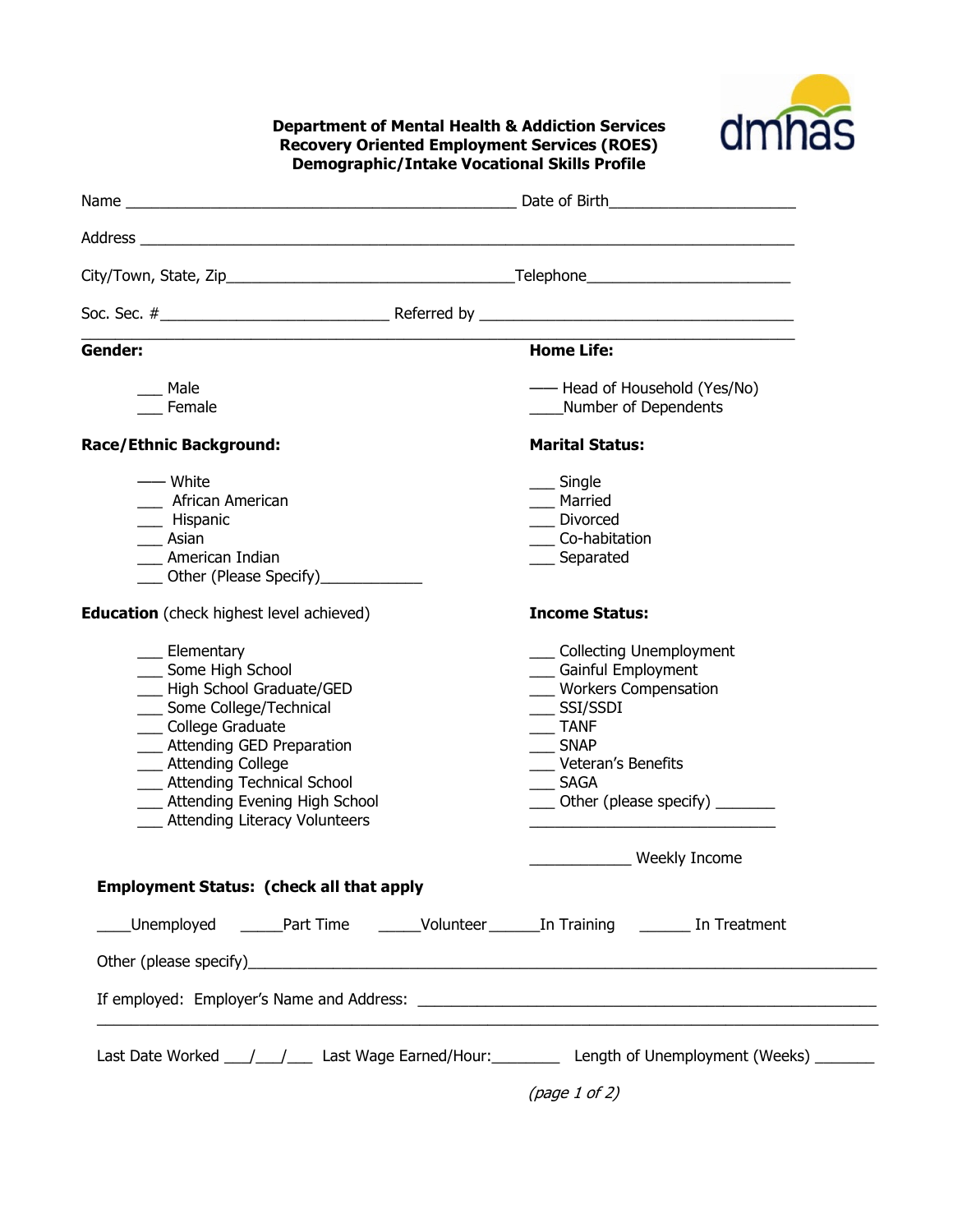#### Veteran's Status: Obstacles to Seeking Employment:

| Not a Veteran                                  | Transportation                              |
|------------------------------------------------|---------------------------------------------|
| Disabled                                       | In Treatment                                |
| Vietnam Veteran                                | __ Day Care                                 |
| ___ Enduring Freedom                           | __ Child Support                            |
|                                                | __ Lack of Experience                       |
| __ Iraqi Freedom                               | Lack of Skills                              |
| Other                                          |                                             |
| Date of Discharge                              | Lack of Education                           |
| Type of Discharge (Honorable                   | Disability                                  |
| Dishonorable, General, Medical)                | Dislocated Worker                           |
|                                                | Displaced Homemaker                         |
| <b>Housing:</b>                                | Limited Language Skills                     |
| _Independent                                   | Older Worker                                |
| Living with others                             | Mental Health History (anxiety, depression, |
| Staying with family                            | other)                                      |
| Half-way house                                 | Conviction Record                           |
| Sober House                                    | ___ Pending Cases                           |
| <b>Transitional Living</b>                     | __ Parole                                   |
| Homeless                                       | Currently on Probation                      |
|                                                | Completed Probation                         |
| <b>Behavioral Health History</b>               | Misdemeanor                                 |
| Alcohol                                        | Substance Abuse History                     |
| Marijuana                                      | Problem Gambling History                    |
| Cocaine                                        | <b>Credit History</b>                       |
| Hallucinates                                   | Other (please specify)                      |
| Heroin                                         |                                             |
| Opiates                                        |                                             |
| Problem Gambling                               | <b>Treatment Status</b>                     |
| Received In-patient or Outpatient Services for | _Inpatient                                  |
| Psychiatric Disorders                          | <b>Outpatient</b>                           |
| Do you take medications?                       | Other Supportive Organization               |
| Other Combination (please specify)             | Inpatient                                   |
|                                                |                                             |
| Notes:                                         |                                             |
|                                                |                                             |
|                                                |                                             |
|                                                |                                             |
|                                                |                                             |
|                                                |                                             |
| Date of Initial Contact: 11.12                 | Follow-Up: / /                              |
|                                                |                                             |
|                                                |                                             |
|                                                |                                             |

Counselor/Reviewer's Signature **Program Participant's Signature** 

Adapted from ULA Client Demographic Profile 1/20/10

(page 2 of 2)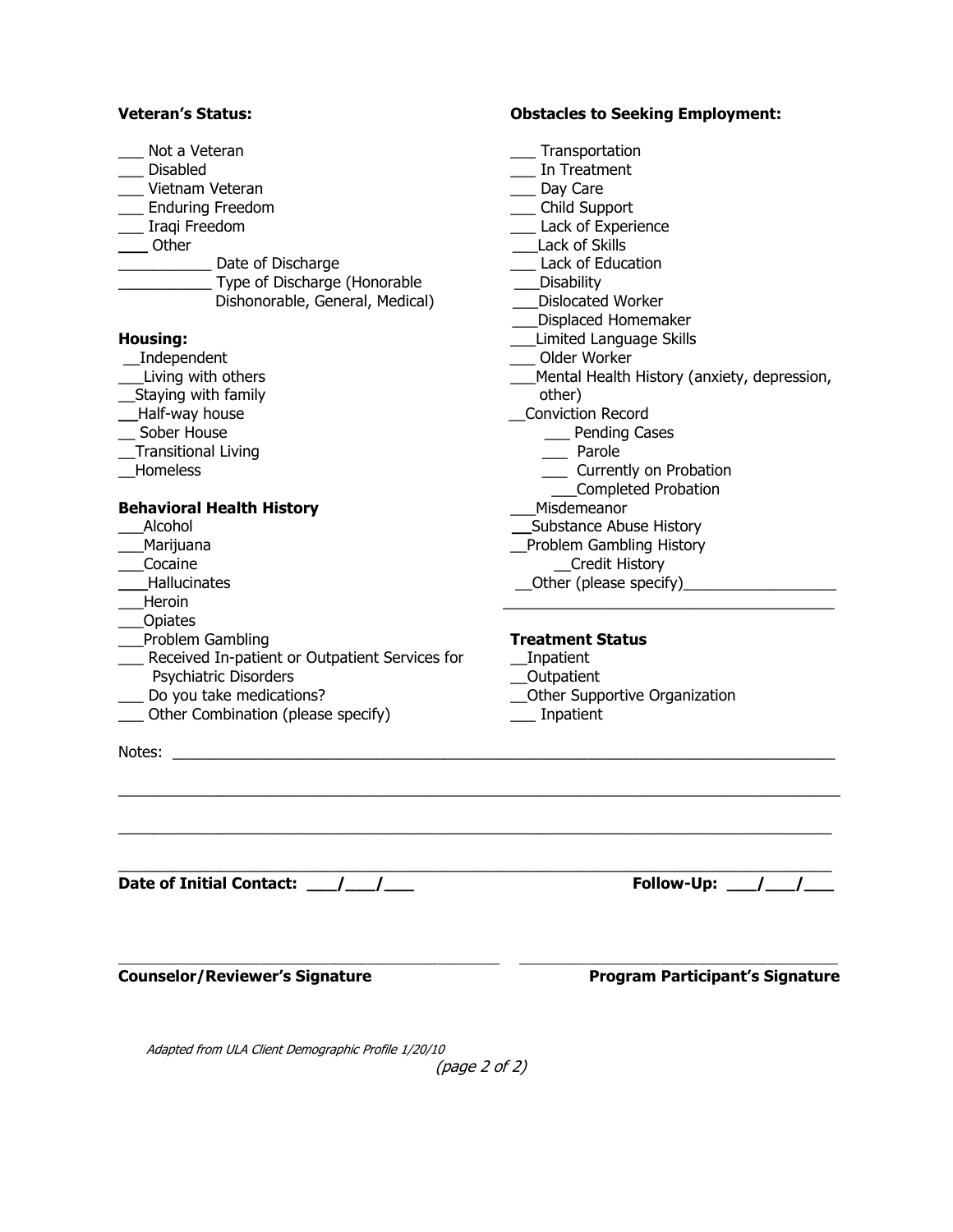#### Barriers that may be identified and ways to discuss solutions:

#### Lack of Transportation

Bus, Car pool, Walk. Bike, DATTCO, Train, Ride works, Basic Needs, ATR Program, keep money for a taxi in case of emergency.

#### In Treatment:

If you are on medication which makes you sleepy or drowsy learn to identify what times of the day you are most awake, and schedule job searches and or interviews between those hours. Remember you want to look your best, feel your best, so that you can be the best. Know what your flexibility is before you begin a job search, only come to days/hours that you are capable of working

#### Lack of Childcare

Call info line (211), apply through the Department of Social Services for payment of childcare, teach how to interview potential sites.

#### Child Support:

Determine whether child support has been ordered and when the last time they paid. Encourgage the individual to modify their amount. Info on how to do this is located at www.gov/dss/cwp

#### Lack of Experience/References:

Begin talking to friends (absolutely no family members), ask a prior employer or coworker with whom you have a positive relationship, Minister, Grocer, or someone who you have done volunteer work for. Possibly do volunteer work while job seeking. This will enable you to gain skills and recent work experience. www.serve.gov

#### Lack of Job Seeking Skills

Attend vocational classes/Job Seeking Skills Workshops, utilize the library, internet, and workshops at CT Works, PRACTICE and PRACTICE. A nice curriculum is available on www.ct.gov/dol

#### Lack of Education

Attend GED classes, take English as a second language (ESL) classes, utilize the internet to investigate education and training programs, consider non-credit and continuing education courses for personal enrichment, computer literacy at a community college and/or CT Works. A program to assist individuals with enrolling in college is available at:www.contacinc.org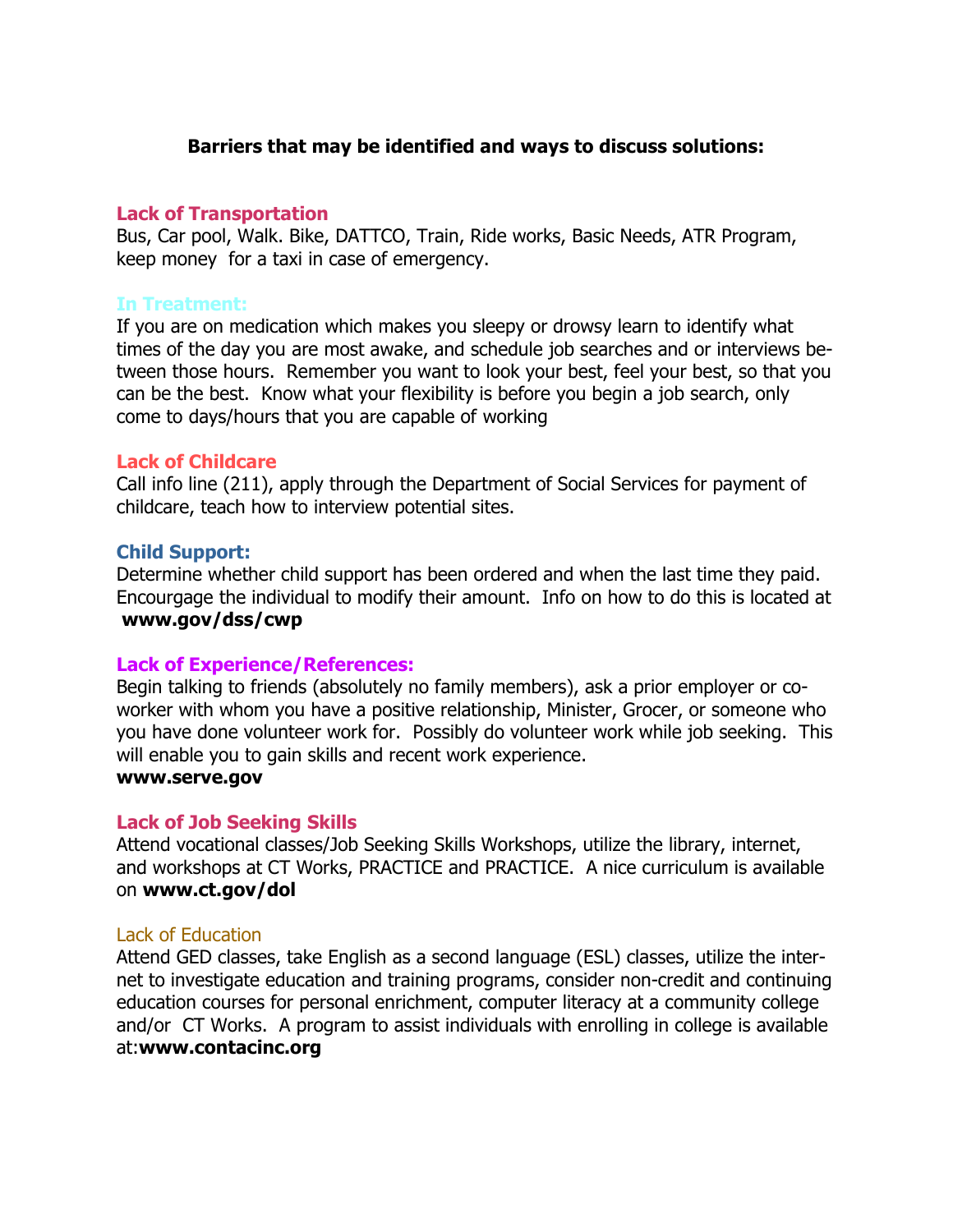#### Displaced Home Maker/ Lack of recent work history

Focus on transferable skills, volunteer experience, self-employment, things you did as a homemaker or work experience while incarcerated, learn how to discuss gaps in an interview.

#### Limited Language Skills

Take a refresher course at Adult Education, utilize spell check/grammar check, do not use words you cannot pronounce or do not know what they mean, use a dictionary.

#### Ageism, racism, sexism, and physical appearance

Focus on strengths, present yourself with confidence, this may help others overcome their prejudices, if you feel you are being discriminated against you may not want to work for the employer, get a trusted friend to look at how you present.

#### Criminal History

Request a copy of your record, learn how to discuss in an interview. Do not offer too much/too explicit information. Begin the pardon process. Info on how to do this is located at: www.lac.org

#### Addiction History

No need to discuss, protected under the ADA and confidentiality law, do not offer too much information. Look for work that does not interfere with treatment commitments. This website has wonderful talking tips anr info about rights www.askjan.org

#### Lack of Motivation

Create a schedule and stick to it. Volunteer, attend self help groups, etc. See your clinician to let him/her know how you are feeling. Reward yourself as you progress with each small step, build on your successes.

#### www.refresher.ocm/mindfulnetwork/articlelive/

#### Problem Gambling/Credit Problems

For individuals that feel their credit report may interfere with getting a job help them know the facts : www.ct.gov/dmhas and www.ftcgov

#### No one has hired you

Be persistent/ask why, ask for ways to improve, ask what skills did the person have who was hired, practice interview techniques with people you know and do not know and ask for constructive feedback, don't react and don't take things personally.

## Ageism, racism, sexism, and physical appearance

Focus on strengths, present yourself with confidence, this may help others overcome their prejudices, if you feel you are being discriminated against you may not want to work for the employer, get a trusted friend to look at how you present.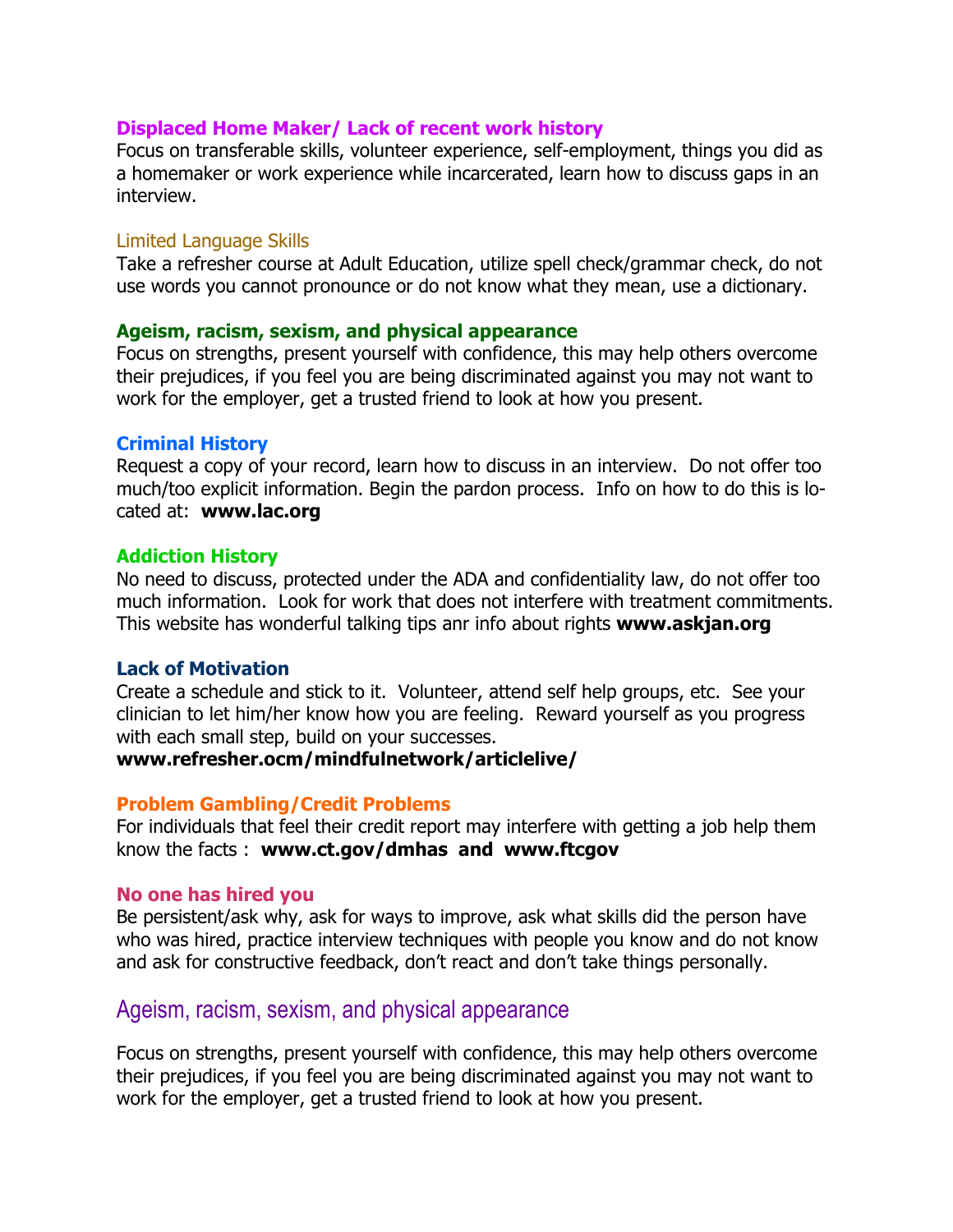## Work hours/medication/counseling times

If you are o medication which makes you sleepy or drowsy learn to identify what times of the day you are most awake, and schedule job searches and or interviews between those hours. Remember you want to look your best, feel your best, so that you can be the best. Know what your flexibility is before you begin a job search, only come to days/hours that you are capable of working

## Lack of a resume/outdated resume

Complete the resume worksheet and schedule an appointment to meet with your AVS counselor to develop a marketable resume. If you already have one, ask for feedback and make the appropriate changes. The CT Works has individuals to help build and develop resumes.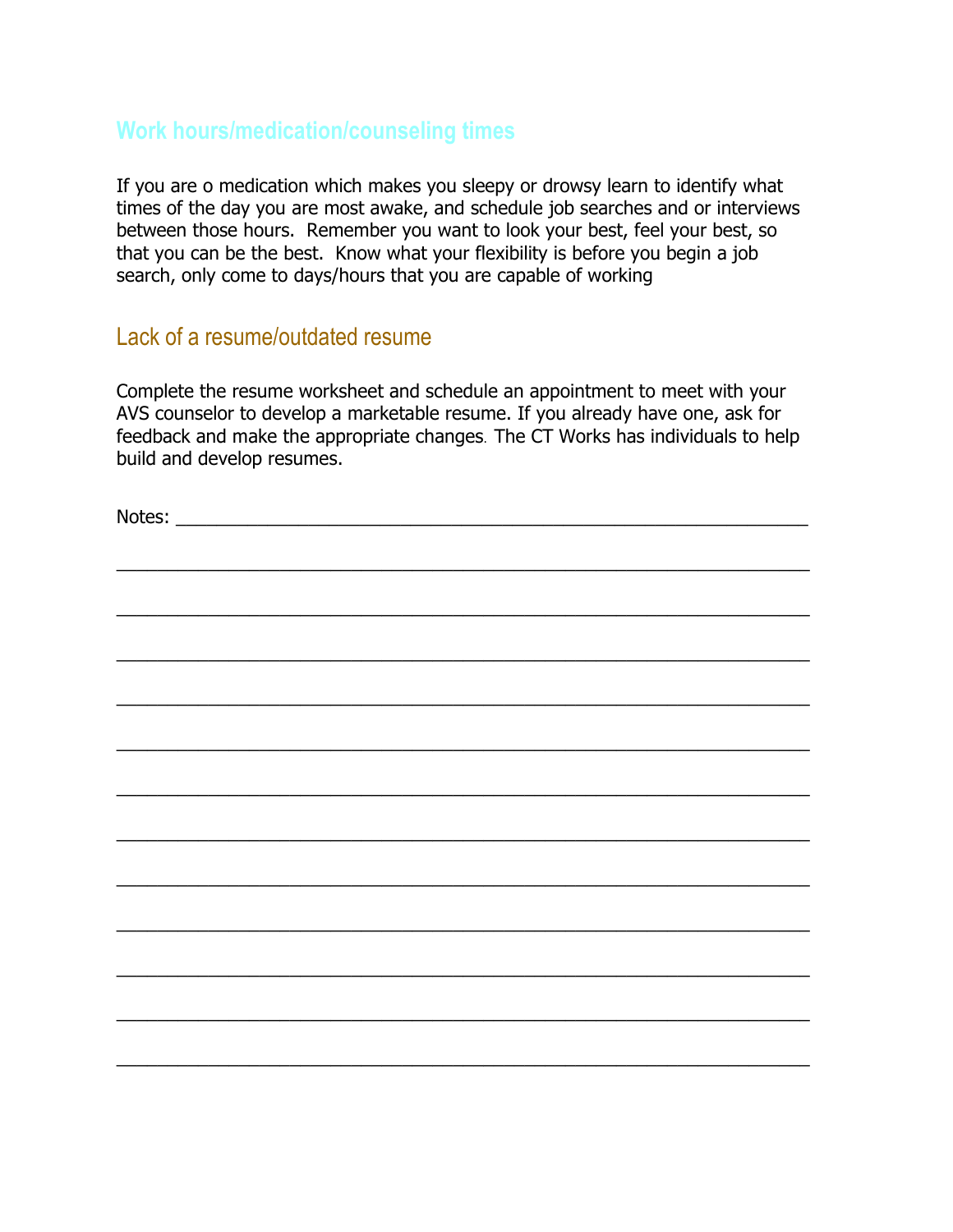#### Department of Mental Health & Addiction Services Recovery Oriented Employment Services (ROES) Vocational Skills Application



|  | 3. Phone ___________________________Head of Household? ______ # Dependents____# in Family)________   |  |
|--|------------------------------------------------------------------------------------------------------|--|
|  | 4. Education (last grade completed or GED)___________ Special Courses/Training______________________ |  |
|  |                                                                                                      |  |
|  |                                                                                                      |  |
|  |                                                                                                      |  |

8. I would like work that is: (check all that apply) Full Time \_\_\_\_ Part Time \_\_\_\_ Temporary \_\_\_\_ Permanent\_\_\_\_\_

9. I am **interested** in the type of work I have checked below:

| <b>Office/Clerical</b>                   | <b>Service Industries</b>          |
|------------------------------------------|------------------------------------|
| <b>Industrial/Factory</b>                | Finance (bank teller, etc.)        |
| Production (assembler, etc.)             | Health (nurse's aide, etc.)        |
| <b>Inventory Control</b>                 | Social Services (caseworker, etc.) |
| Shipping/Receiving                       | Education (teacher's aide, etc.    |
| Maintenance                              | Retail (store clerk, etc.)         |
| <b>Building/Construction</b>             | Commerce (sales rep., etc.)        |
| Type of Trade:                           | Government (mail carrier, etc.)    |
| Apprenticeship:                          | Data Control (computer, etc.)      |
| Landscaping/Snow Removal                 | <b>Food Service</b>                |
|                                          | Hospitality                        |
| <b>Transportation (driver, delivery)</b> | <b>Other</b>                       |

10. I have experience and/or skills in the types of work I have checked below:

| <b>Office/Clerical</b>                   | <b>Service Industries</b>          |
|------------------------------------------|------------------------------------|
| <b>Industrial/Factory</b>                | Finance (bank teller, etc.)        |
| Production (assembler, etc.)             | Health (nurse's aide, etc.)        |
| <b>Inventory Control</b>                 | Social Services (caseworker, etc.) |
| Shipping/Receiving                       | Education (teacher's aide, etc.)   |
| Maintenance                              | Retail (store clerk, etc.)         |
| <b>Building/Construction</b>             | Commerce (sales rep., etc.)        |
| Type of Trade:                           | Government (mail carrier, etc.)    |
| Apprenticeship:                          | Data Control (computer, etc.)      |
| Landscaping/Snow Removal                 | <b>Food Service</b>                |
|                                          | Hospitality                        |
| <b>Transportation (driver, delivery)</b> | <b>Other</b>                       |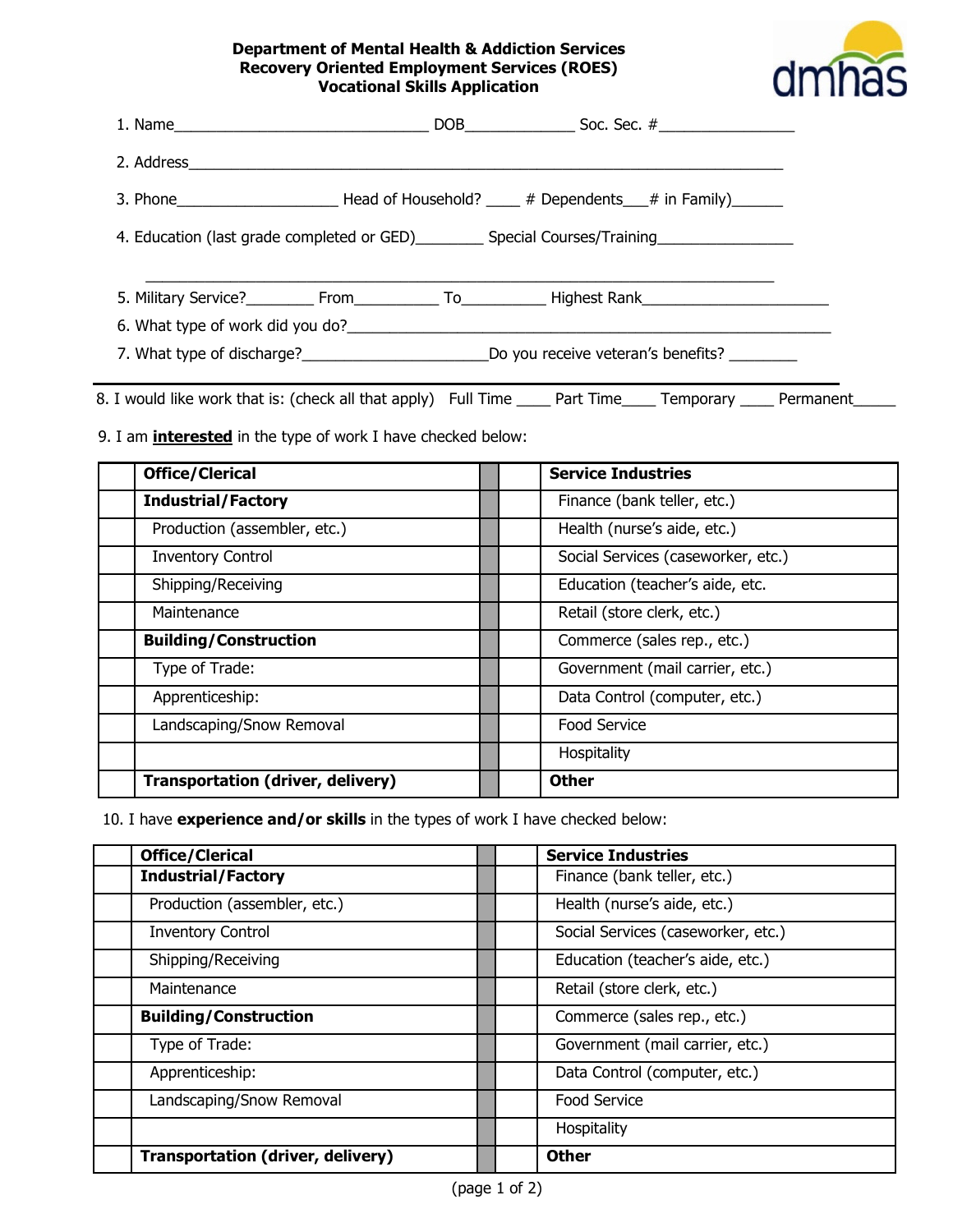## Employment History (Please list last employer first)

|                                              | Month/Year<br>Month/Year |                                                                                                                       | Date Started____________Date Left____________Starting Salary______________Last Salary_______________ |      |
|----------------------------------------------|--------------------------|-----------------------------------------------------------------------------------------------------------------------|------------------------------------------------------------------------------------------------------|------|
|                                              |                          |                                                                                                                       |                                                                                                      |      |
|                                              |                          |                                                                                                                       |                                                                                                      |      |
|                                              |                          |                                                                                                                       |                                                                                                      |      |
|                                              |                          |                                                                                                                       |                                                                                                      |      |
| Month/Year                                   | Month/Year               |                                                                                                                       | Date Started__________Date Left__________Starting Salary_______________Last Salary_________________  |      |
|                                              |                          |                                                                                                                       |                                                                                                      |      |
|                                              |                          |                                                                                                                       |                                                                                                      |      |
|                                              |                          |                                                                                                                       |                                                                                                      |      |
|                                              |                          |                                                                                                                       |                                                                                                      |      |
|                                              |                          |                                                                                                                       |                                                                                                      |      |
|                                              |                          |                                                                                                                       |                                                                                                      |      |
|                                              |                          |                                                                                                                       |                                                                                                      |      |
|                                              |                          |                                                                                                                       |                                                                                                      |      |
| Month/Year                                   | Month/Year               |                                                                                                                       | Date Started____________Date Left____________Starting Salary_____________Last Salary_______________  |      |
|                                              |                          |                                                                                                                       |                                                                                                      |      |
|                                              |                          |                                                                                                                       |                                                                                                      |      |
| Specific Duties                              |                          |                                                                                                                       |                                                                                                      |      |
| Reason for Leaving                           |                          | <u> 1989 - Johann Barn, mars and de Branch Barn, mars and de Branch Barn, mars and de Branch Barn, mars and de Br</u> |                                                                                                      |      |
|                                              |                          |                                                                                                                       |                                                                                                      |      |
|                                              |                          |                                                                                                                       | Is there anything else you would like to add (i.e., other interests, hobbies, etc.) _______________  |      |
| Signature                                    |                          | Date                                                                                                                  | Reviewed by (Counselor)                                                                              | Date |
| Adapted from ULA Project Application 1/20/10 |                          |                                                                                                                       |                                                                                                      |      |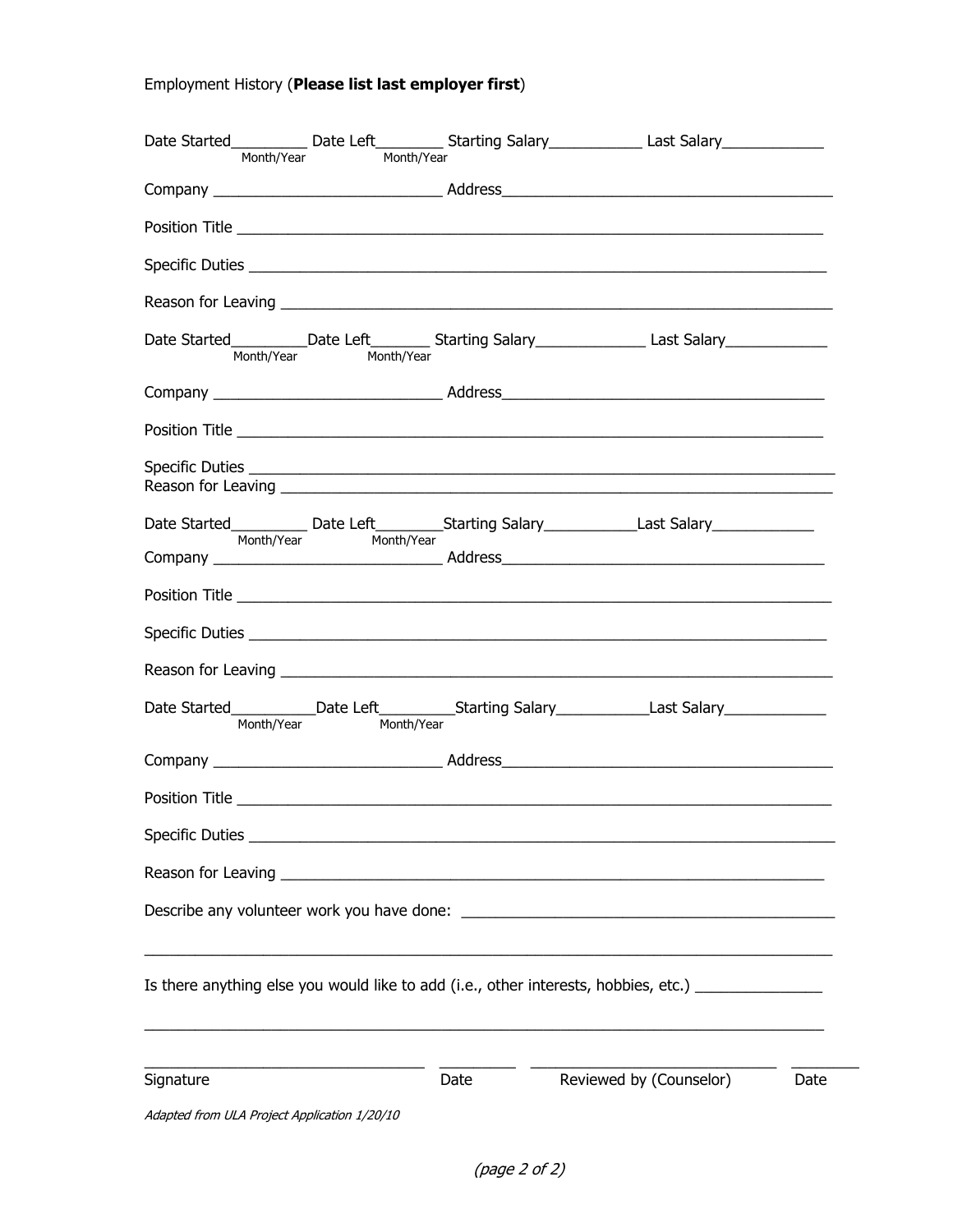#### How to Use the Initial Employment Plan

This form should be completed at the end of the assessment. Goals and objectives should be extrapolated from what the client said during the assessment. Steps should be written to meet each of those goals. This plan should reflect job readiness in terms of planning, career planning and job placement goals.

The review is completed every \_\_\_\_\_\_ days from the original plan date until all goals are completed. (This form is something the client can take with him/her as progress is made through the system of care).

| <b>Element</b>                                             | <b>Description</b>                                                            |
|------------------------------------------------------------|-------------------------------------------------------------------------------|
| <b>Client Name</b>                                         | Name of the client                                                            |
| Date                                                       | Date you are completing this form                                             |
| Date of Birth                                              | Client's date of birth                                                        |
| <b>Review Date</b>                                         | 90 days from the day the form was first com-<br>pleted                        |
| <b>Vocational Counselor</b>                                | Name of the person completing this form with the<br>client                    |
| Supervisor                                                 | Name of your supervisor                                                       |
| Primary Clinician                                          | Referring clinician                                                           |
| Clinic                                                     | Clinic where client is receiving clinical services                            |
| Mental Health                                              | Psychiatric/psychological issues                                              |
| Substance Use                                              | Any substance use reported by the client                                      |
| Problem Gambling                                           | Any issues around gambling reported by the cli-<br>ent                        |
| Medical                                                    | Medical issues or physical limitations                                        |
| Family                                                     | Married/single/separated - any family situation<br>related to working         |
| Environment                                                | Living situation-independently/ with family, part-<br>ner, children, etc.     |
| Documentation                                              | Issues with identification, i.e. birth certificates,<br>drivers license, etc. |
| Legal Issues                                               | Indicate history or pending cases that may inter-<br>fere with goals          |
| Financial/Credit Score                                     | Financial issues that may interfere with goal                                 |
| Education/Skill Level                                      | Issues around skills/training or education that<br>may interfere with goal    |
| Other: i.e. Entitlements, Transportation, Housing,<br>etc. | Any other issues that may interfere with achieving<br>goal's)                 |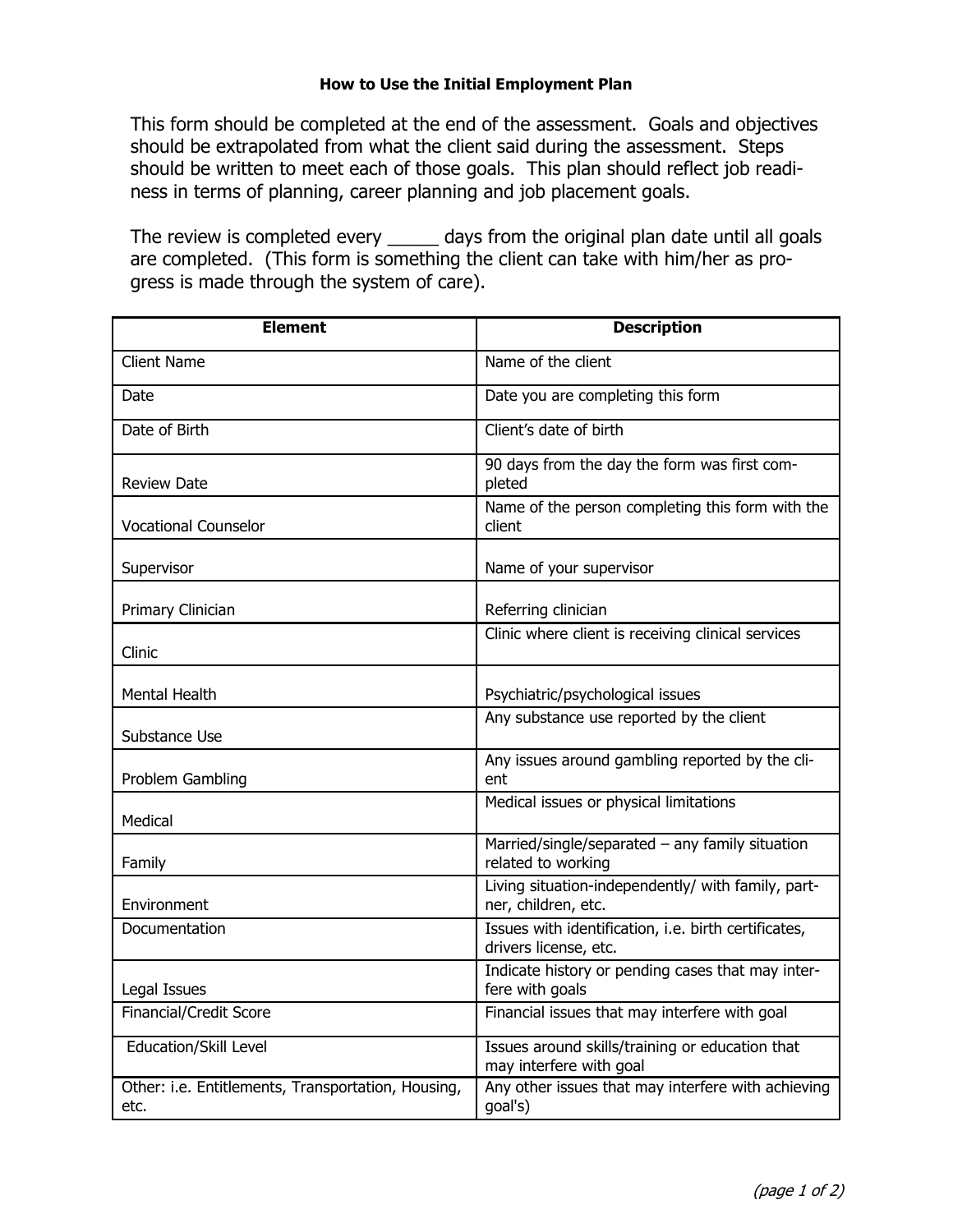## Examples of Rehabilitation Objective

- 1. Objective: I would like assistance solidifying a vocational direction. Steps: Interest testing Career exploration Outcome: I will solidify a vocational direction utilizing his/her interests and values 2. Objective: I would like assistance enrolling in a training program Steps: Explore training programs Funding exploration Refer to BRS, CONTAC . . . Outcome: I will be enrolled in an appropriate training program
- 3. Objective: I would like assistance becoming "job ready" Steps: Resume writing Job seeking skills group
	- Outcome: I will improve the effectiveness of my job search

**Type of Service:** individual, group, referral

How Often: one time, weekly, bi-monthly, etc.

Who is Responsible: indicate who is responsible for completing this step.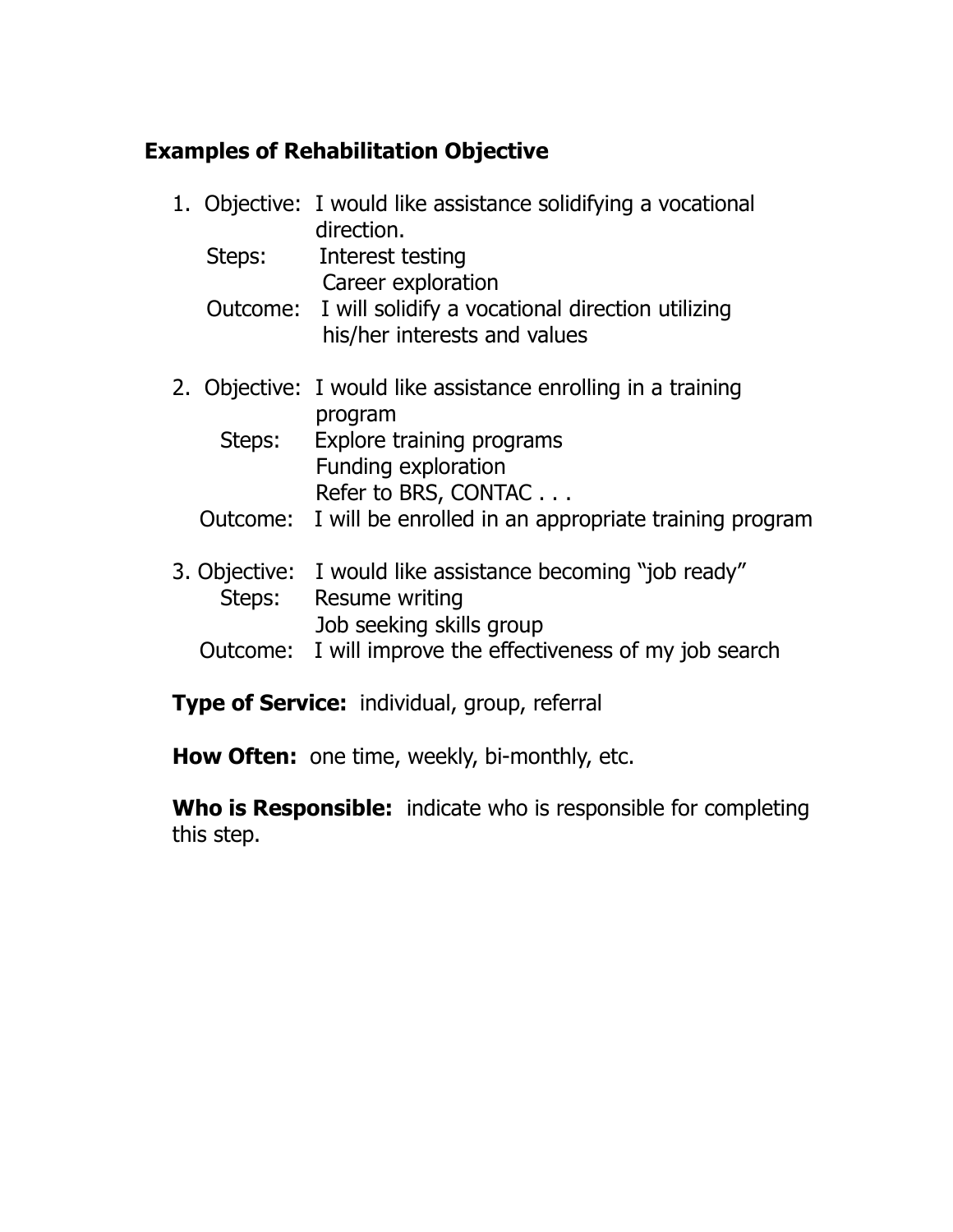

#### **INITIAL EMPLOYMENT PLAN**

|                                | <b>Barriers to Achieving Goals</b> | <b>Steps to Overcome Barriers</b> | <b>Dates</b> |
|--------------------------------|------------------------------------|-----------------------------------|--------------|
| <b>Mental Health</b>           |                                    |                                   |              |
| <b>Substance Use</b>           |                                    |                                   |              |
| <b>Problem Gambling</b>        |                                    |                                   |              |
| <b>Medical</b>                 |                                    |                                   |              |
| Family                         |                                    |                                   |              |
| <b>Environment</b>             |                                    |                                   |              |
| <b>Documentation</b>           |                                    |                                   |              |
| <b>Legal Issues</b>            |                                    |                                   |              |
| <b>Financial/Credit Score</b>  |                                    |                                   |              |
| <b>Education/Skill Level</b>   |                                    |                                   |              |
| Other: i.e. Entitlements,      |                                    |                                   |              |
| <b>Transportation, Housing</b> |                                    |                                   |              |

**Rehabilitation Objective 1:** 

| <b>Steps to Achieve Objective</b> | <b>Type of Service</b> | <b>How Often</b> | Who is Responsible |
|-----------------------------------|------------------------|------------------|--------------------|
| а.                                |                        |                  |                    |
| v.                                |                        |                  |                    |
| ◟                                 |                        |                  |                    |

**\_\_\_\_\_\_\_\_\_\_\_\_\_\_\_\_\_\_\_\_\_\_\_\_\_\_\_\_\_\_\_\_\_\_\_\_\_\_\_\_\_\_\_\_\_\_\_\_\_\_\_\_\_\_\_\_\_\_\_\_\_\_\_\_\_\_\_\_\_\_\_\_\_\_\_\_\_\_\_\_\_\_\_\_\_\_\_\_\_\_**

**Expected Outcome:** 

\_\_\_\_\_\_\_\_\_\_\_\_\_\_\_\_\_\_\_\_\_\_\_\_\_\_\_\_\_\_\_\_\_\_\_\_\_\_\_\_\_\_\_\_\_\_\_\_\_**Expected Date**: \_\_\_\_\_\_\_\_\_\_\_\_\_\_\_\_\_\_\_\_\_\_\_\_\_\_\_\_\_\_\_\_